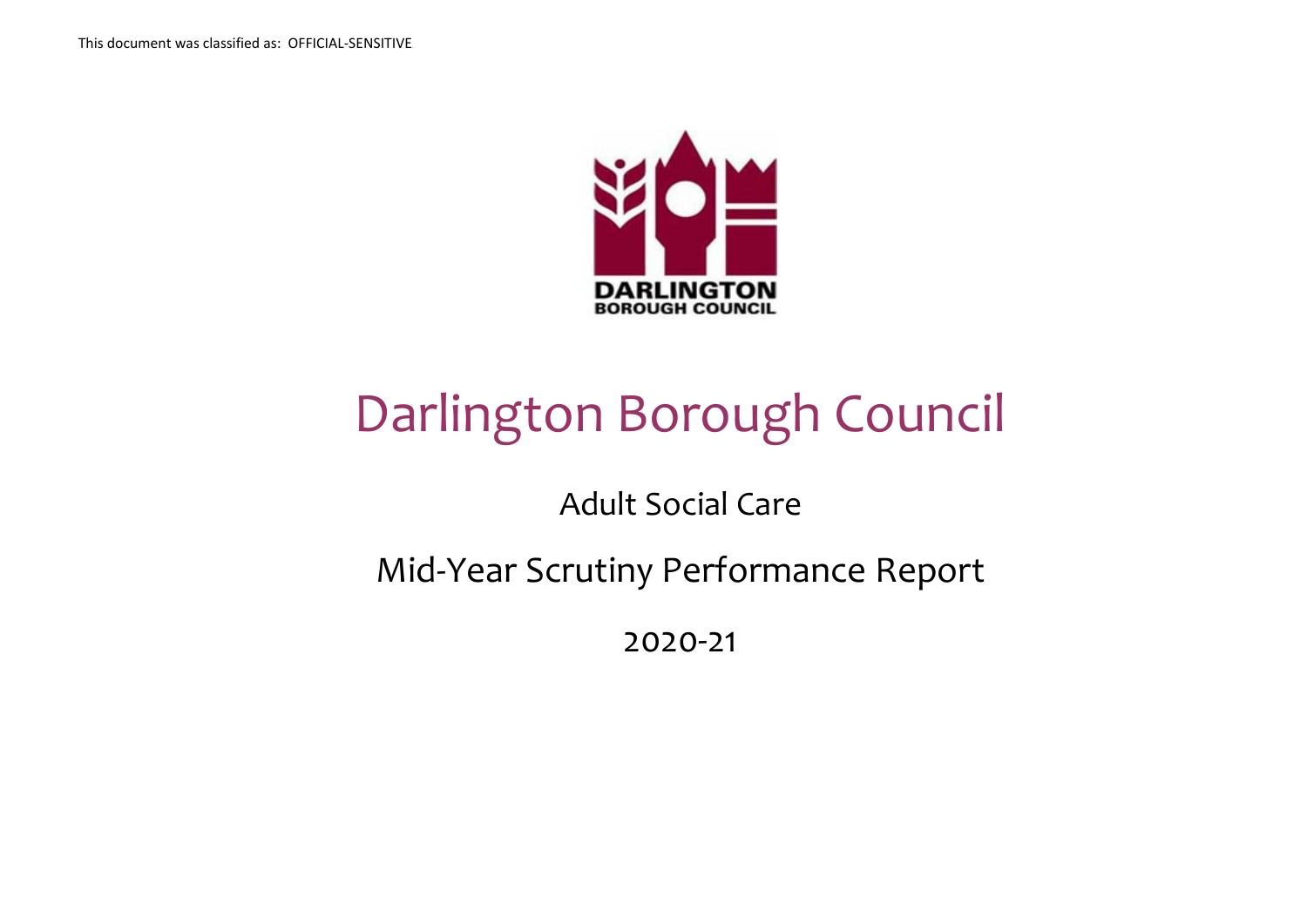

Support Ended, Universal Services/Signposted'

ces/Signposted is 47.4%. In terms of actual numbers out of the 229 clients

decreased from the level when they started the package, 18% of clients

ease in performance of 10%

Leading to a decrease in the number of people requiring a long term package

| <b>MANAGING DEMAND</b>       |                                                                                                                                                                                                                                                                                                                                                                                                                                                                                                                                                                                                                                                                                                                                                                                                                                                                                                                                                                                                                                     |
|------------------------------|-------------------------------------------------------------------------------------------------------------------------------------------------------------------------------------------------------------------------------------------------------------------------------------------------------------------------------------------------------------------------------------------------------------------------------------------------------------------------------------------------------------------------------------------------------------------------------------------------------------------------------------------------------------------------------------------------------------------------------------------------------------------------------------------------------------------------------------------------------------------------------------------------------------------------------------------------------------------------------------------------------------------------------------|
| <b>ASC 019</b>               | % of people who have no ongoing care needs following completion of provision of a reablement package.                                                                                                                                                                                                                                                                                                                                                                                                                                                                                                                                                                                                                                                                                                                                                                                                                                                                                                                               |
| <b>DEFINITION</b>            | ASC 019 – Percentage of people who have no ongoing care needs following completion of provision of a reablement package (Bigger is better)<br>Numerator: Of those in the denominator, those who have had a completed reablement review with outcomes of 'No Services Provided or Identified, Long Term S<br><b>Denominator:</b> The total number of clients completing a reablement package during the period                                                                                                                                                                                                                                                                                                                                                                                                                                                                                                                                                                                                                       |
| <b>Analysis</b><br>ъ<br>erfo | Since April the percentage of clients who have completed a reablement package with an outcome of 'No Service Provided or Identified, Long Term Support Ended or Universal Servic<br>who have completed a reablement package 109 had no ongoing care needs.<br>Additional data taken from the Functional Assessment shows that out of the 93 clients who were classed as still having care needs after receiving their 'final review', 56% needs have<br>needs have increased and 26% have stayed the same.<br>During Quarter 2 out of 105 clients who had completed a reablement package 56 had no ongoing care needs, this equates to 53%, when compared to Quarter 1 (43%) this is an incre<br>With the introduction of the Reablement Co-ordinators, the discharge to assess Functional Assessments take place within the person's home with robust reviews being carried out.<br>of care.<br>A breakdown of the figures for each month can be found on the following page.<br>There is no benchmarking data for this indicator. |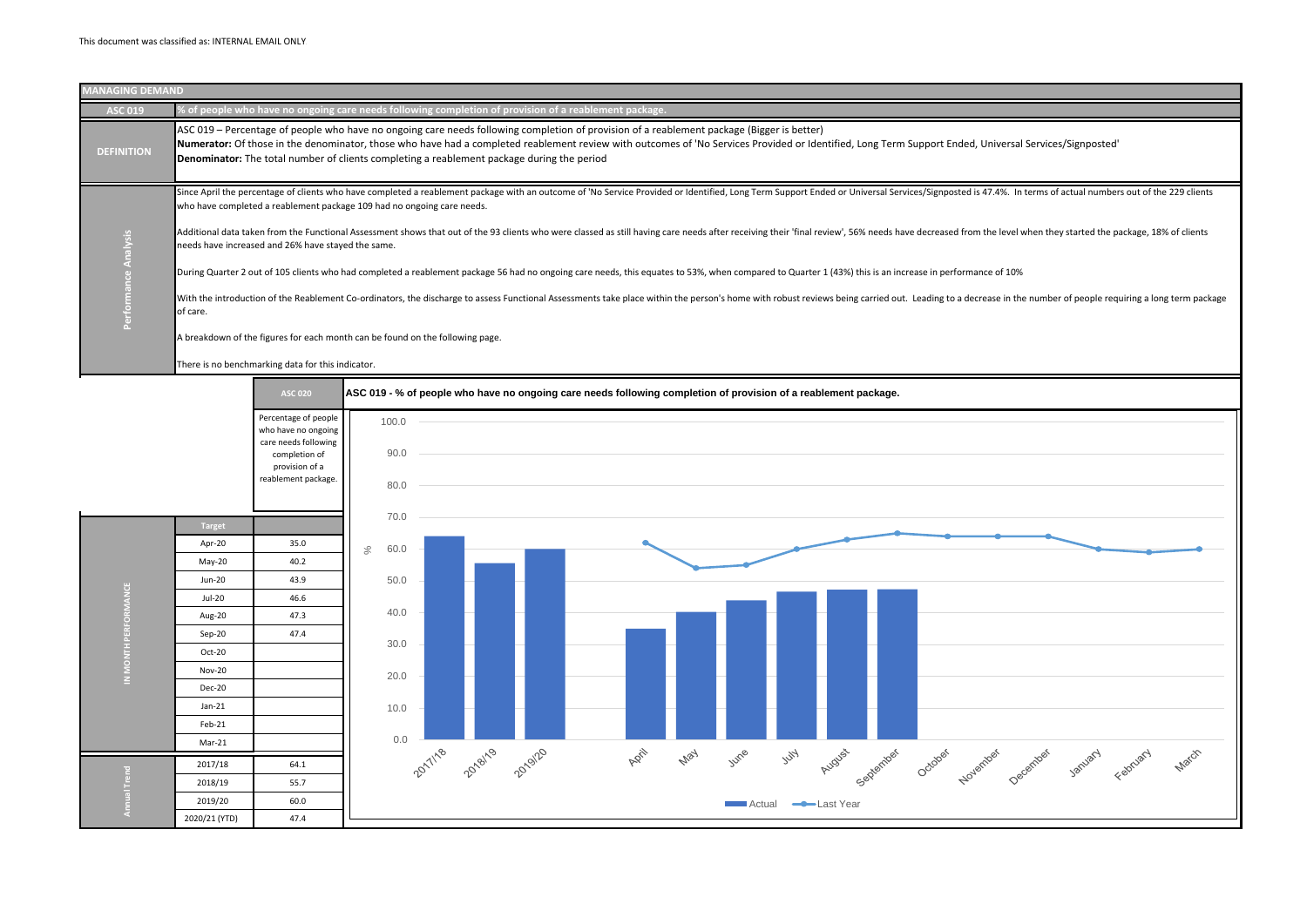

orking age which are captured within this indicator. Since April there were 78 ation where the information has been captured since April is 27.7%. This is a

ion. Since Mid-May the team have focused on recovery and returning as far as a recent increase in new allocations to the team and transitional cases coming

| October     | November<br>December | January | February | March |  |
|-------------|----------------------|---------|----------|-------|--|
| -North East | -Stat Neighbour      |         |          |       |  |

| <b>SELF DIRECTED SUPPORT</b> |                                                                                                                                                                                                                                                                                                                                                                                                                                                                                                                                                                                                                                                                                                                                                                                                                                                                                                                                                                                                                                                                                                       |                                                                                                                                                                                                                                                                                                                                                                                                                                                                                                                                                                                  |  |                 |         |         |                                                                                                                      |       |                        |                     |                     |            |                      |
|------------------------------|-------------------------------------------------------------------------------------------------------------------------------------------------------------------------------------------------------------------------------------------------------------------------------------------------------------------------------------------------------------------------------------------------------------------------------------------------------------------------------------------------------------------------------------------------------------------------------------------------------------------------------------------------------------------------------------------------------------------------------------------------------------------------------------------------------------------------------------------------------------------------------------------------------------------------------------------------------------------------------------------------------------------------------------------------------------------------------------------------------|----------------------------------------------------------------------------------------------------------------------------------------------------------------------------------------------------------------------------------------------------------------------------------------------------------------------------------------------------------------------------------------------------------------------------------------------------------------------------------------------------------------------------------------------------------------------------------|--|-----------------|---------|---------|----------------------------------------------------------------------------------------------------------------------|-------|------------------------|---------------------|---------------------|------------|----------------------|
| <b>ASC 045</b>               |                                                                                                                                                                                                                                                                                                                                                                                                                                                                                                                                                                                                                                                                                                                                                                                                                                                                                                                                                                                                                                                                                                       | (ASCOF 1G) Proportion of adults with a learning disability who live in their own home or with their family                                                                                                                                                                                                                                                                                                                                                                                                                                                                       |  |                 |         |         |                                                                                                                      |       |                        |                     |                     |            |                      |
| <b>DEFINITION</b>            |                                                                                                                                                                                                                                                                                                                                                                                                                                                                                                                                                                                                                                                                                                                                                                                                                                                                                                                                                                                                                                                                                                       | QUALITY OF LIFE: ASC 045 (ASCOF 1G) - Proportion of adults with a learning disability who live in their own home or with their family (Bigger is better)<br>Numerator: All people within the denominator who are "living on their own or with their family." Source: SALT<br>Denominator: Number of working-age learning-disabled clients known to CASSRs during the period. This includes clients who received long term support during the year and with a primary supp<br>support. All support settings should be included (i.e. residential, nursing and community settings) |  |                 |         |         |                                                                                                                      |       |                        |                     |                     |            |                      |
| Analysis<br>rformance        | The Life Stages service currently have approximately 491 cases including individuals and their carers. There are 282 of these who are adults with a learning disability who are of working age which are captured within<br>clients accommodation statuses captured as either living in their own home or with family. Therefore the proportion of adults with a learning disability living in settled accommodation where the information has bee<br>cumulative total.<br>Work in April and early May has focused on keeping people safe through risk assessment and maintaining regular contact to manage and mitigate as a result of the pandemic situation. Since Mid-May the team have f<br>possible to business as usual. The team have been heavily involved in reopening day opportunities and discussions around others services returning to normal. There has also been a recent increase in new allocations<br>into the team which is utilising resources.<br>Additional validation forums have taken place and further forums have been booked to allow remaining cases to be validated. |                                                                                                                                                                                                                                                                                                                                                                                                                                                                                                                                                                                  |  |                 |         |         |                                                                                                                      |       |                        |                     |                     |            |                      |
|                              |                                                                                                                                                                                                                                                                                                                                                                                                                                                                                                                                                                                                                                                                                                                                                                                                                                                                                                                                                                                                                                                                                                       | <b>ASC 045</b>                                                                                                                                                                                                                                                                                                                                                                                                                                                                                                                                                                   |  |                 |         |         | ASC 045 - (ASCOF 1G) Proportion of adults with a learning disability who live in their own home or with their family |       |                        |                     |                     |            |                      |
|                              |                                                                                                                                                                                                                                                                                                                                                                                                                                                                                                                                                                                                                                                                                                                                                                                                                                                                                                                                                                                                                                                                                                       |                                                                                                                                                                                                                                                                                                                                                                                                                                                                                                                                                                                  |  |                 |         |         |                                                                                                                      |       |                        |                     |                     |            |                      |
|                              |                                                                                                                                                                                                                                                                                                                                                                                                                                                                                                                                                                                                                                                                                                                                                                                                                                                                                                                                                                                                                                                                                                       | (ASCOF 1G) Proportion of<br>adults with a learning<br>disability who live in their<br>own home or with their<br>family                                                                                                                                                                                                                                                                                                                                                                                                                                                           |  | 100<br>90<br>80 |         |         |                                                                                                                      |       |                        |                     |                     |            |                      |
|                              |                                                                                                                                                                                                                                                                                                                                                                                                                                                                                                                                                                                                                                                                                                                                                                                                                                                                                                                                                                                                                                                                                                       |                                                                                                                                                                                                                                                                                                                                                                                                                                                                                                                                                                                  |  | 70              |         |         |                                                                                                                      |       |                        |                     |                     |            |                      |
|                              | <b>Target</b>                                                                                                                                                                                                                                                                                                                                                                                                                                                                                                                                                                                                                                                                                                                                                                                                                                                                                                                                                                                                                                                                                         |                                                                                                                                                                                                                                                                                                                                                                                                                                                                                                                                                                                  |  |                 |         |         |                                                                                                                      |       |                        |                     |                     |            |                      |
|                              | Apr-20<br>May-20                                                                                                                                                                                                                                                                                                                                                                                                                                                                                                                                                                                                                                                                                                                                                                                                                                                                                                                                                                                                                                                                                      | $2.2\,$<br>4.0                                                                                                                                                                                                                                                                                                                                                                                                                                                                                                                                                                   |  | 60              |         |         |                                                                                                                      |       |                        |                     |                     |            |                      |
|                              | Jun-20                                                                                                                                                                                                                                                                                                                                                                                                                                                                                                                                                                                                                                                                                                                                                                                                                                                                                                                                                                                                                                                                                                | 12.4                                                                                                                                                                                                                                                                                                                                                                                                                                                                                                                                                                             |  |                 |         |         |                                                                                                                      |       |                        |                     |                     |            |                      |
|                              | Jul-20                                                                                                                                                                                                                                                                                                                                                                                                                                                                                                                                                                                                                                                                                                                                                                                                                                                                                                                                                                                                                                                                                                | 18.7                                                                                                                                                                                                                                                                                                                                                                                                                                                                                                                                                                             |  | $\aleph$ 50     |         |         |                                                                                                                      |       |                        |                     |                     |            |                      |
|                              | Aug-20                                                                                                                                                                                                                                                                                                                                                                                                                                                                                                                                                                                                                                                                                                                                                                                                                                                                                                                                                                                                                                                                                                | 22.5                                                                                                                                                                                                                                                                                                                                                                                                                                                                                                                                                                             |  |                 |         |         |                                                                                                                      |       |                        |                     |                     |            |                      |
| IN MONTH PERFORMANCE         | Sep-20                                                                                                                                                                                                                                                                                                                                                                                                                                                                                                                                                                                                                                                                                                                                                                                                                                                                                                                                                                                                                                                                                                | 27.7                                                                                                                                                                                                                                                                                                                                                                                                                                                                                                                                                                             |  | 40              |         |         |                                                                                                                      |       |                        |                     |                     |            |                      |
|                              | Oct-20                                                                                                                                                                                                                                                                                                                                                                                                                                                                                                                                                                                                                                                                                                                                                                                                                                                                                                                                                                                                                                                                                                |                                                                                                                                                                                                                                                                                                                                                                                                                                                                                                                                                                                  |  | 30              |         |         |                                                                                                                      |       |                        |                     |                     |            |                      |
|                              | <b>Nov-20</b>                                                                                                                                                                                                                                                                                                                                                                                                                                                                                                                                                                                                                                                                                                                                                                                                                                                                                                                                                                                                                                                                                         |                                                                                                                                                                                                                                                                                                                                                                                                                                                                                                                                                                                  |  |                 |         |         |                                                                                                                      |       |                        |                     |                     |            |                      |
|                              | Dec-20                                                                                                                                                                                                                                                                                                                                                                                                                                                                                                                                                                                                                                                                                                                                                                                                                                                                                                                                                                                                                                                                                                |                                                                                                                                                                                                                                                                                                                                                                                                                                                                                                                                                                                  |  | 20              |         |         |                                                                                                                      |       |                        |                     |                     |            |                      |
|                              | $Jan-21$                                                                                                                                                                                                                                                                                                                                                                                                                                                                                                                                                                                                                                                                                                                                                                                                                                                                                                                                                                                                                                                                                              |                                                                                                                                                                                                                                                                                                                                                                                                                                                                                                                                                                                  |  |                 |         |         |                                                                                                                      |       |                        |                     |                     |            |                      |
|                              | Feb-21                                                                                                                                                                                                                                                                                                                                                                                                                                                                                                                                                                                                                                                                                                                                                                                                                                                                                                                                                                                                                                                                                                |                                                                                                                                                                                                                                                                                                                                                                                                                                                                                                                                                                                  |  | 10              |         |         |                                                                                                                      |       |                        |                     |                     |            |                      |
|                              | Mar-21                                                                                                                                                                                                                                                                                                                                                                                                                                                                                                                                                                                                                                                                                                                                                                                                                                                                                                                                                                                                                                                                                                |                                                                                                                                                                                                                                                                                                                                                                                                                                                                                                                                                                                  |  |                 |         |         |                                                                                                                      |       |                        |                     |                     |            |                      |
|                              | 2017/18                                                                                                                                                                                                                                                                                                                                                                                                                                                                                                                                                                                                                                                                                                                                                                                                                                                                                                                                                                                                                                                                                               | 94.4                                                                                                                                                                                                                                                                                                                                                                                                                                                                                                                                                                             |  | $\mathsf{O}$    |         |         |                                                                                                                      |       |                        |                     |                     |            |                      |
|                              | 2018/19                                                                                                                                                                                                                                                                                                                                                                                                                                                                                                                                                                                                                                                                                                                                                                                                                                                                                                                                                                                                                                                                                               | 92.5                                                                                                                                                                                                                                                                                                                                                                                                                                                                                                                                                                             |  | 2017/18         | 2018/19 | 2019/20 |                                                                                                                      | April | May                    | <b>YulY</b><br>June | August<br>September | October    | December<br>November |
| Annual Trend                 | 2019/20                                                                                                                                                                                                                                                                                                                                                                                                                                                                                                                                                                                                                                                                                                                                                                                                                                                                                                                                                                                                                                                                                               | 95.5                                                                                                                                                                                                                                                                                                                                                                                                                                                                                                                                                                             |  |                 |         |         | Counted to Date                                                                                                      |       | <b>Expected Actual</b> | Last Year           | England             | North East | -Stat Neighbour      |
|                              | 2020/21 (YTD)                                                                                                                                                                                                                                                                                                                                                                                                                                                                                                                                                                                                                                                                                                                                                                                                                                                                                                                                                                                                                                                                                         | 27.7                                                                                                                                                                                                                                                                                                                                                                                                                                                                                                                                                                             |  |                 |         |         |                                                                                                                      |       |                        |                     |                     |            |                      |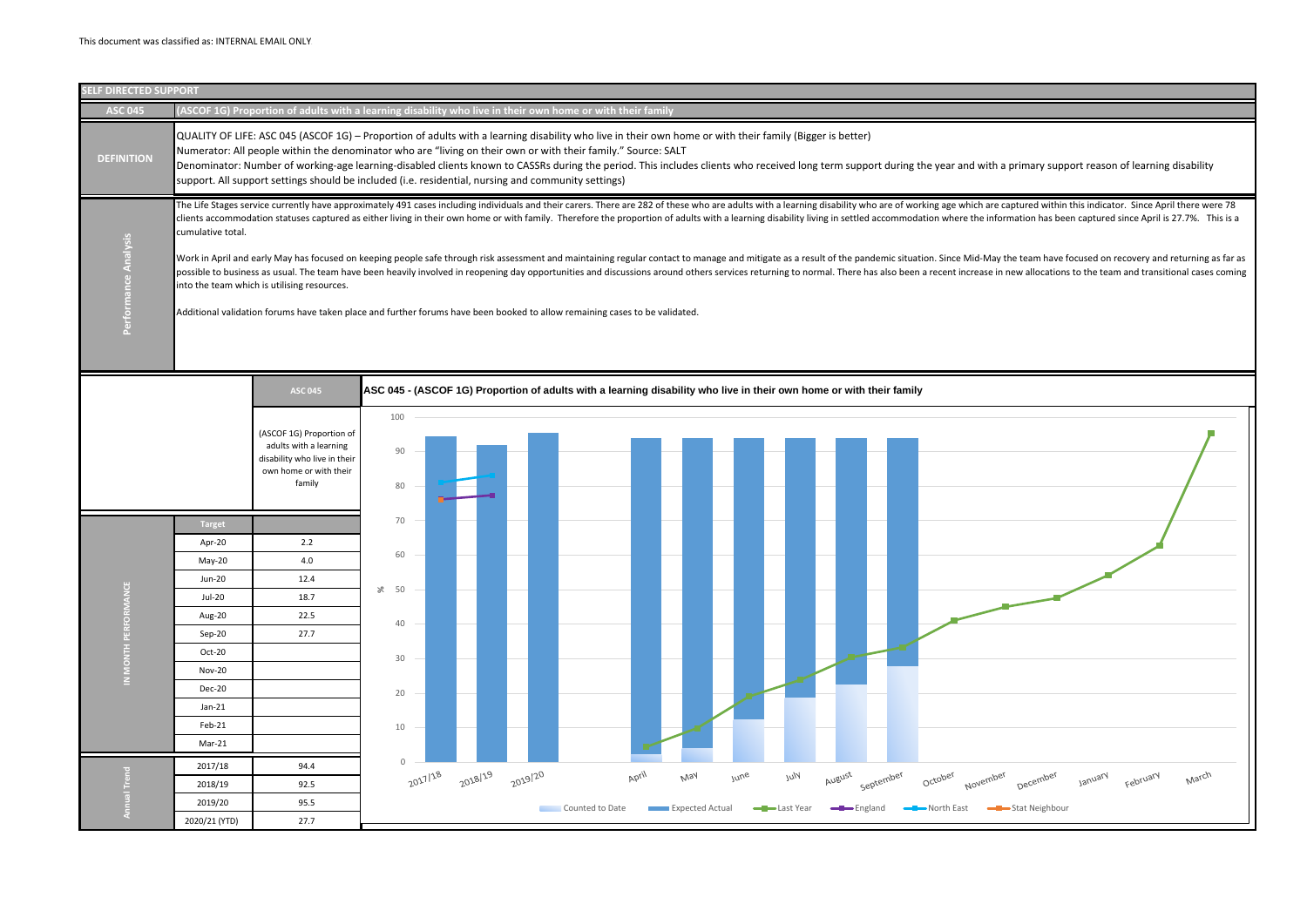| <b>ELF DIRECTED SUPPORT</b> |                                                                                                                                              |                                                                                                                                                                                                                                                                                                                                                                                                                                                                                                                                                                                                                                                                                                                                                                                                                                                                                                                                                                                                                                                                                                                                                                                                                                                                                                                                                                                                                                                                                                                                                                         |                                                       |                  |         |         |                                                                                          |       |                               |      |                                         |                   |           |
|-----------------------------|----------------------------------------------------------------------------------------------------------------------------------------------|-------------------------------------------------------------------------------------------------------------------------------------------------------------------------------------------------------------------------------------------------------------------------------------------------------------------------------------------------------------------------------------------------------------------------------------------------------------------------------------------------------------------------------------------------------------------------------------------------------------------------------------------------------------------------------------------------------------------------------------------------------------------------------------------------------------------------------------------------------------------------------------------------------------------------------------------------------------------------------------------------------------------------------------------------------------------------------------------------------------------------------------------------------------------------------------------------------------------------------------------------------------------------------------------------------------------------------------------------------------------------------------------------------------------------------------------------------------------------------------------------------------------------------------------------------------------------|-------------------------------------------------------|------------------|---------|---------|------------------------------------------------------------------------------------------|-------|-------------------------------|------|-----------------------------------------|-------------------|-----------|
| <b>ASC 046</b>              |                                                                                                                                              | (ASCOF 1E) Proportion of adults with learning disabilities in paid employment.                                                                                                                                                                                                                                                                                                                                                                                                                                                                                                                                                                                                                                                                                                                                                                                                                                                                                                                                                                                                                                                                                                                                                                                                                                                                                                                                                                                                                                                                                          |                                                       |                  |         |         |                                                                                          |       |                               |      |                                         |                   |           |
| <b>DEFINITION</b>           |                                                                                                                                              | QUALITY OF LIFE: ASC 046 (ASCOF 1E) Proportion of adults with learning disabilities in paid employment. (Bigger is better)<br>Numerator: All people within the denominator, who are in employment. Source: SALT<br>Denominator: Number of working-age learning-disabled clients known to CASSRs during the period. This includes clients who received long term support during<br>support. All support settings should be included (i.e. residential, nursing and community settings)                                                                                                                                                                                                                                                                                                                                                                                                                                                                                                                                                                                                                                                                                                                                                                                                                                                                                                                                                                                                                                                                                   |                                                       |                  |         |         |                                                                                          |       |                               |      |                                         |                   |           |
| Performance Analysis        |                                                                                                                                              | The Life Stages service currently have approximately 491 cases including individuals and their carers. There are 282 of these who are adults with a learning disability who are of wo<br>whose status has been captured as being in paid employment. Therefore the proportion of adults with a learning disability living in paid employment where the information has b<br>Work in April and early May has focused on keeping people safe through risk assessment and maintaining regular contact to manage and mitigate as a result of the pandemic<br>possible to business as usual, but the current pandemic situation continues to impact on the speed at which review and reassessments can been completed. The team have been<br>returning to normal. There has also been a recent increase in new cases and transitional case coming into the team which is utilising resources.<br>Additional validation forums have taken place and further forums have been booked to allow remaining cases to be validated.<br>This is a cumulative figure. Many of the individuals who are in paid employment and contribute to this figure were reassessed towards the end of the last financial year. We are no<br>as recovery continues and the number of review/reassessments increase that this figure will culminate in a similar figure to last year. Again there were a small number of recording<br>The current pandemic has had an impact on individuals in employment being able to attend their workplace due to shielding, at this time they remain employed. |                                                       |                  |         |         |                                                                                          |       |                               |      |                                         |                   |           |
|                             |                                                                                                                                              | <b>ASC 046</b><br>(ASCOF 1E) Proportion of<br>adults with learning<br>disabilities in paid<br>employment.                                                                                                                                                                                                                                                                                                                                                                                                                                                                                                                                                                                                                                                                                                                                                                                                                                                                                                                                                                                                                                                                                                                                                                                                                                                                                                                                                                                                                                                               | $\overline{7}$                                        |                  |         |         | ASC 046 - (ASCOF 1E) Proportion of adults with learning disabilities in paid employment. |       |                               |      |                                         |                   |           |
| IN MONTH PERFORMANCE        | <b>Target</b><br>Apr-20<br>May-20<br>Jun-20<br>Jul-20<br>Aug-20<br>Sep-20<br>Oct-20<br><b>Nov-20</b><br>Dec-20<br>Jan-21<br>Feb-21<br>Mar-21 | 0.4<br>0.4<br>0.7<br>0.7<br>0.7<br>0.7                                                                                                                                                                                                                                                                                                                                                                                                                                                                                                                                                                                                                                                                                                                                                                                                                                                                                                                                                                                                                                                                                                                                                                                                                                                                                                                                                                                                                                                                                                                                  | 5<br>4<br>$\%$<br>3<br>$\overline{2}$<br>$\mathbf{1}$ | $\sim$<br>$\sim$ |         |         |                                                                                          |       |                               |      |                                         |                   |           |
| Annual Trend                | 2017/18<br>2018/19<br>2019/20<br>2020/21 (YTD)                                                                                               | 5.0<br>5.8<br>5.9<br>0.7                                                                                                                                                                                                                                                                                                                                                                                                                                                                                                                                                                                                                                                                                                                                                                                                                                                                                                                                                                                                                                                                                                                                                                                                                                                                                                                                                                                                                                                                                                                                                | $\Omega$                                              | 2017/18          | 2018/19 | 2019/20 | Counted to Date                                                                          | April | May<br><b>Expected Actual</b> | June | <b>Mul</b><br><del>– ∎ L</del> ast Year | August<br>England | september |

g the year and with a primary support reason of learning disability

orking age which are captured within this indicator. Since April there has been 2 client been captured since April is 0.7%.

situation. Since Mid-May the team have focused on recovery and returning as far as heavily involved in reopening day opportunities and discussions around others services

not aware of any changes in individual's employment status at this time and therefore ng issues which have been addressed.

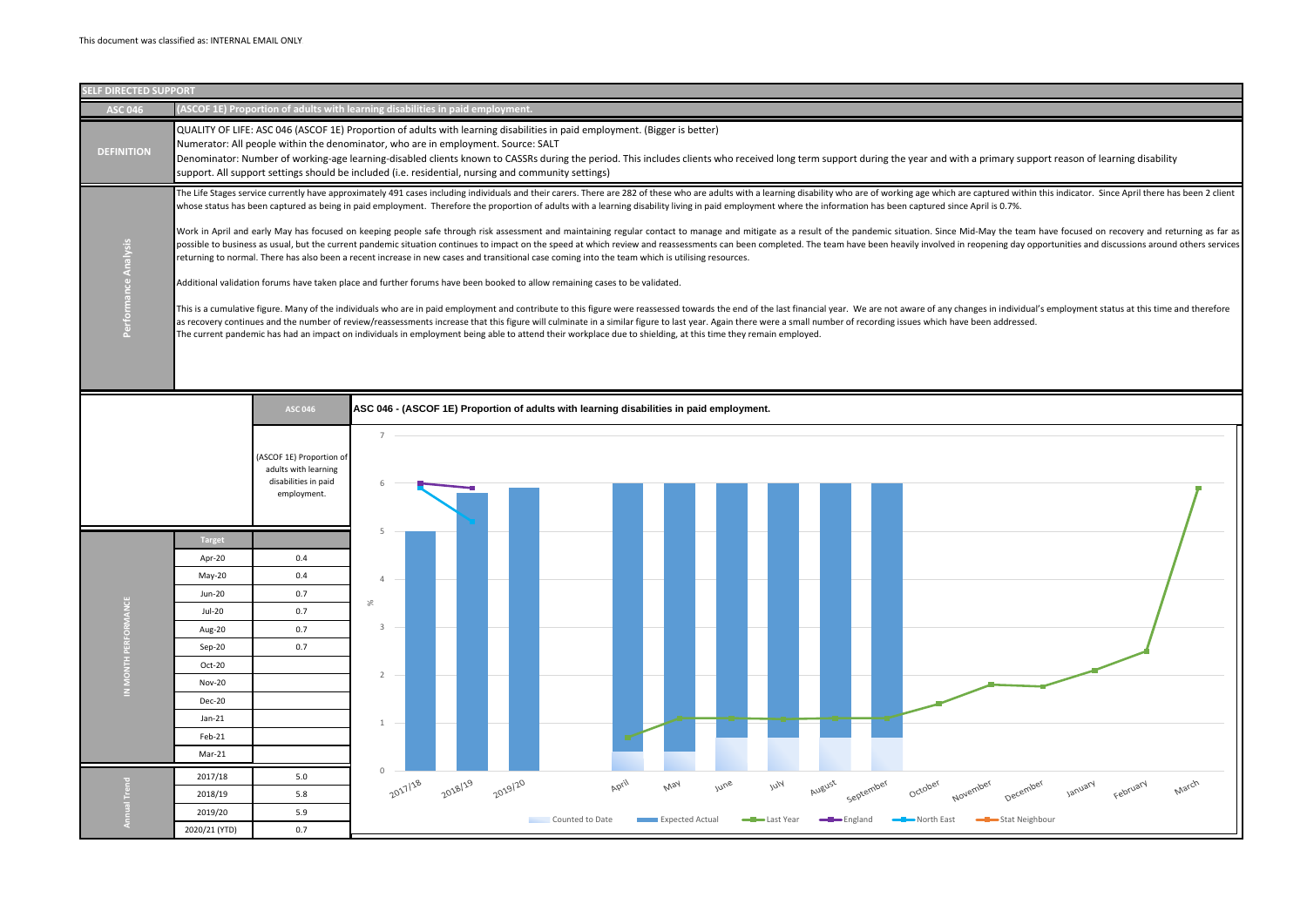

| port.           |         |          |       |  |
|-----------------|---------|----------|-------|--|
|                 |         |          |       |  |
|                 |         |          |       |  |
|                 |         |          |       |  |
|                 |         |          |       |  |
|                 |         |          |       |  |
|                 |         |          |       |  |
|                 |         |          |       |  |
|                 |         |          |       |  |
|                 |         |          |       |  |
|                 |         |          |       |  |
|                 |         |          |       |  |
|                 |         |          |       |  |
|                 |         |          |       |  |
|                 |         |          |       |  |
|                 |         |          |       |  |
|                 |         |          |       |  |
|                 |         |          |       |  |
|                 |         |          |       |  |
|                 |         |          |       |  |
|                 |         |          |       |  |
|                 |         |          |       |  |
| December<br>per |         | February | March |  |
|                 | January |          |       |  |
|                 |         |          |       |  |
|                 |         |          |       |  |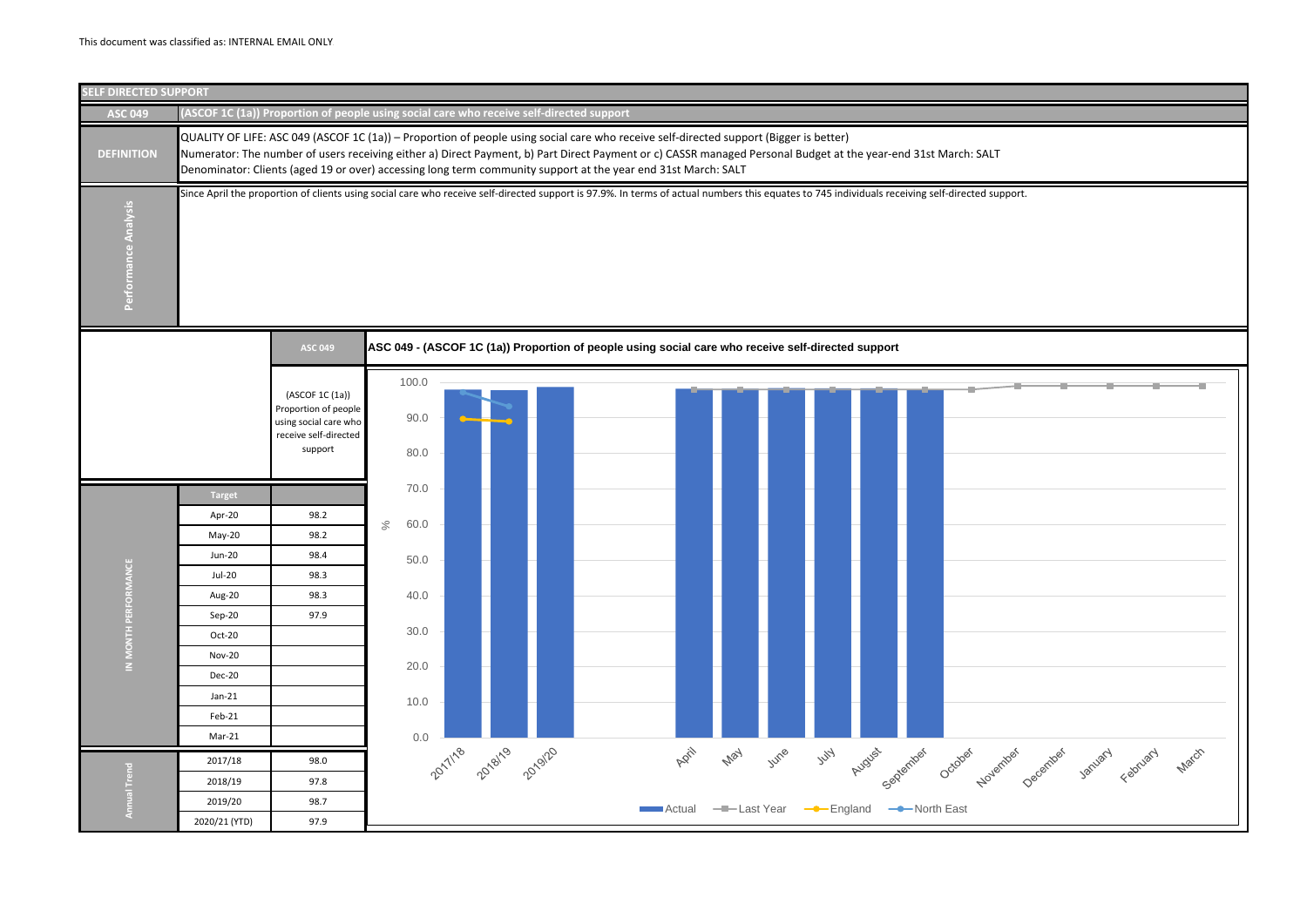# **SELF DIRECTED SUPPORT**

**ASC 049 - Proportion of people using social care who receive self-directed support**

|                   | <b>QUALITY OF LIFE: ASC 049 (ASCOF 1C (1a))</b> – Proportion of people using social care who receive self-directed support (Bigger is better)             |
|-------------------|-----------------------------------------------------------------------------------------------------------------------------------------------------------|
|                   | <b>Numerator:</b> The number of users receiving either a) Direct Payment, b) Part Direct Payment or c) CASSR managed Personal Budget at the year-end 31st |
| <b>DEFINITION</b> | March: SALT                                                                                                                                               |
|                   | Denominator: Clients (aged 18 or over) accessing long term community support at the year end 31st March: SALT                                             |

18-64

| <b>Primary Support Reason</b>    |
|----------------------------------|
| Learning Disability Suppo        |
| Physical Support - Persor        |
| Mental Health Support            |
| <b>Physical Support - Access</b> |
|                                  |

| Type of self directed support        |     | <b>Primary Support Reason</b>                         |                 |
|--------------------------------------|-----|-------------------------------------------------------|-----------------|
| Direct Payments                      | 186 | Learning Disability Support                           | 263             |
| <b>CASSR Managed Personal Budget</b> | 167 | Physical Support - Personal Care Support              | 97              |
| Part Direct Payments                 | 58  | <b>Mental Health Support</b>                          | 31              |
| Total                                | 411 | Physical Support - Access and Mobility Only           | 12 <sub>l</sub> |
|                                      |     | Social Support - Support for Social isolation / other |                 |
|                                      |     | Social Support - Substance misuse support             |                 |
|                                      |     | Sensory Support - support for dual impairment         |                 |
|                                      |     | Support with memory and cognition                     |                 |
|                                      |     | Sensory Support - support for hearing impairment      |                 |
|                                      |     | Sensory Support - Support for Visual Impairment       |                 |
|                                      |     | <b>Total</b>                                          | 411             |

65+

| Type of self directed support        |     |  |  |  |  |  |  |  |
|--------------------------------------|-----|--|--|--|--|--|--|--|
| <b>CASSR Managed Personal Budget</b> | 283 |  |  |  |  |  |  |  |
| Direct Payments                      |     |  |  |  |  |  |  |  |
| <b>Part Direct Payments</b>          |     |  |  |  |  |  |  |  |
| lTotal                               |     |  |  |  |  |  |  |  |

| Type of self directed support        |     | <b>Primary Support Reason</b>                         |          |
|--------------------------------------|-----|-------------------------------------------------------|----------|
| <b>CASSR Managed Personal Budget</b> | 283 | Physical Support - Personal Care Support              | 215      |
| Direct Payments                      | 42  | Learning Disability Support                           | 31       |
| Part Direct Payments                 |     | Physical Support - Access and Mobility Only           | 28       |
| Total                                | 334 | Support with memory and cognition                     | 27       |
|                                      |     | <b>Mental Health Support</b>                          | 22       |
|                                      |     | Social Support - Support for Social isolation / other | 8        |
|                                      |     | Sensory Support - support for hearing impairment      |          |
|                                      |     | Sensory Support - Support for Visual Impairment       |          |
|                                      |     | Sensory Support - support for dual impairment         | ΟI       |
|                                      |     | Social Support - Support misuse support               | $\Omega$ |
|                                      |     | <b>Total</b>                                          | 334      |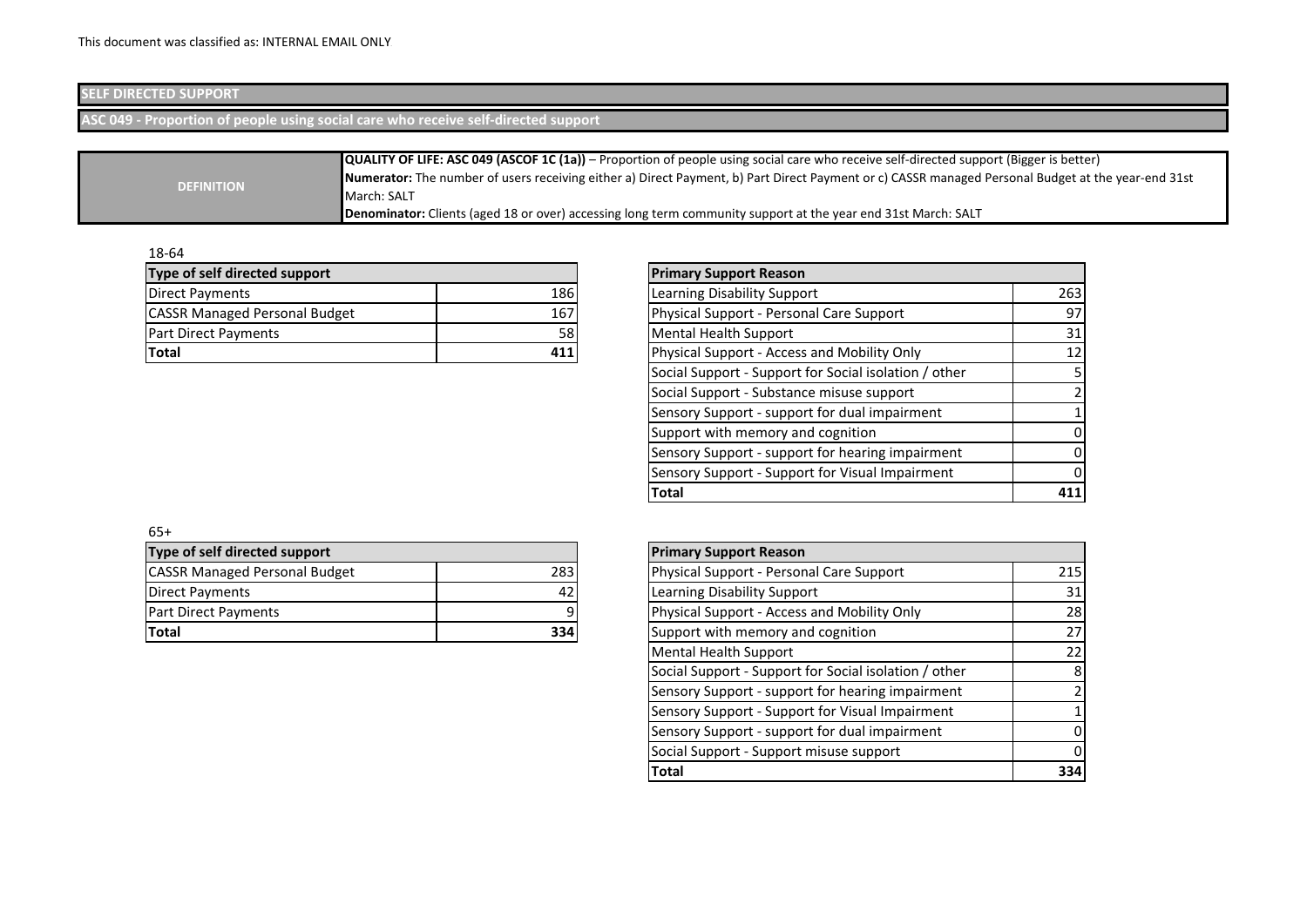

| eipt of self-directed support. |         |          |       |  |
|--------------------------------|---------|----------|-------|--|
|                                |         |          |       |  |
|                                |         |          |       |  |
|                                |         |          |       |  |
|                                |         |          |       |  |
|                                |         |          |       |  |
|                                |         |          |       |  |
|                                |         |          |       |  |
|                                |         |          |       |  |
|                                |         |          |       |  |
|                                |         |          |       |  |
|                                |         |          |       |  |
|                                |         |          |       |  |
|                                |         |          |       |  |
|                                |         |          |       |  |
|                                |         |          |       |  |
|                                |         |          |       |  |
| cember                         | January | February | March |  |
|                                |         |          |       |  |
|                                |         |          |       |  |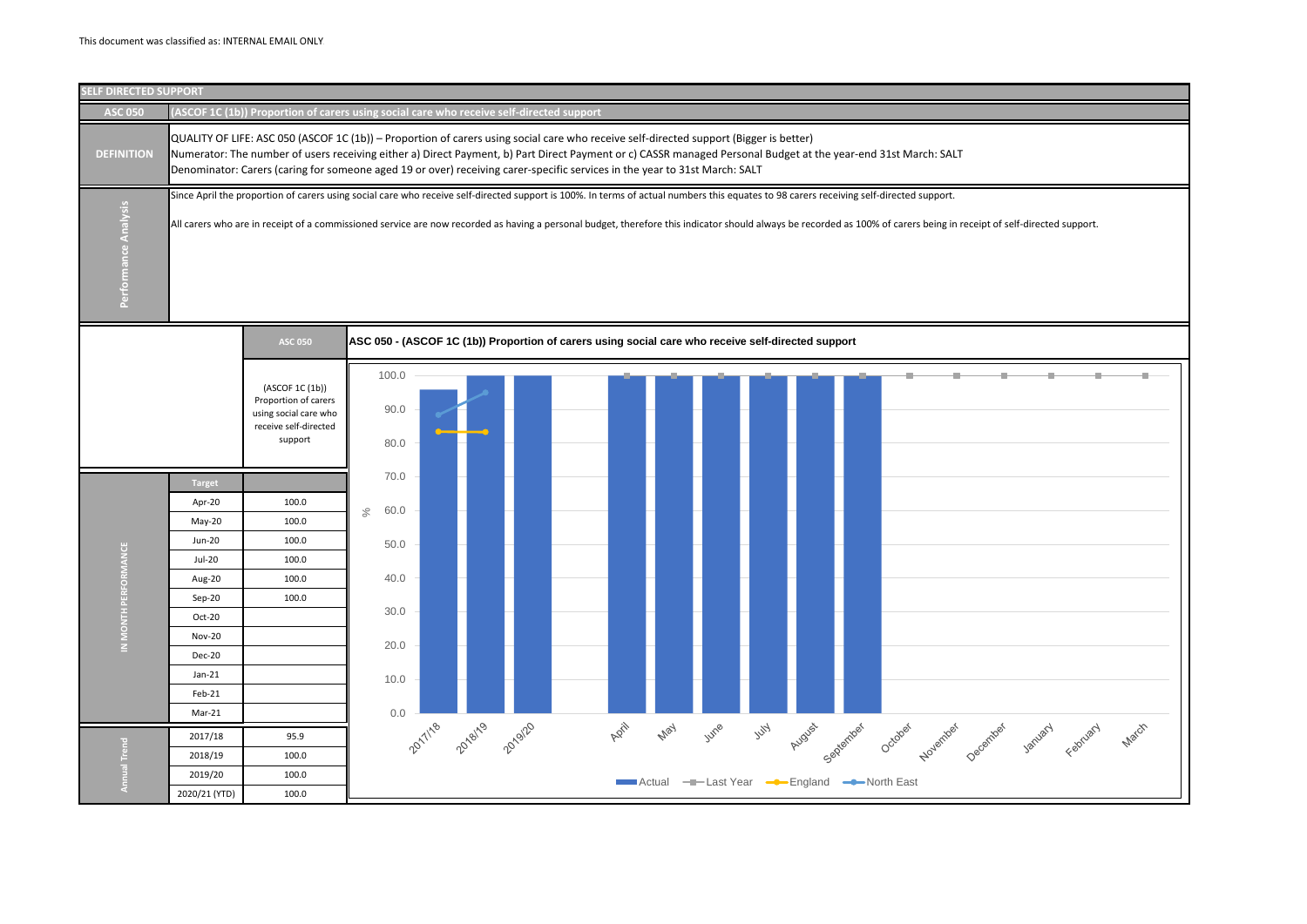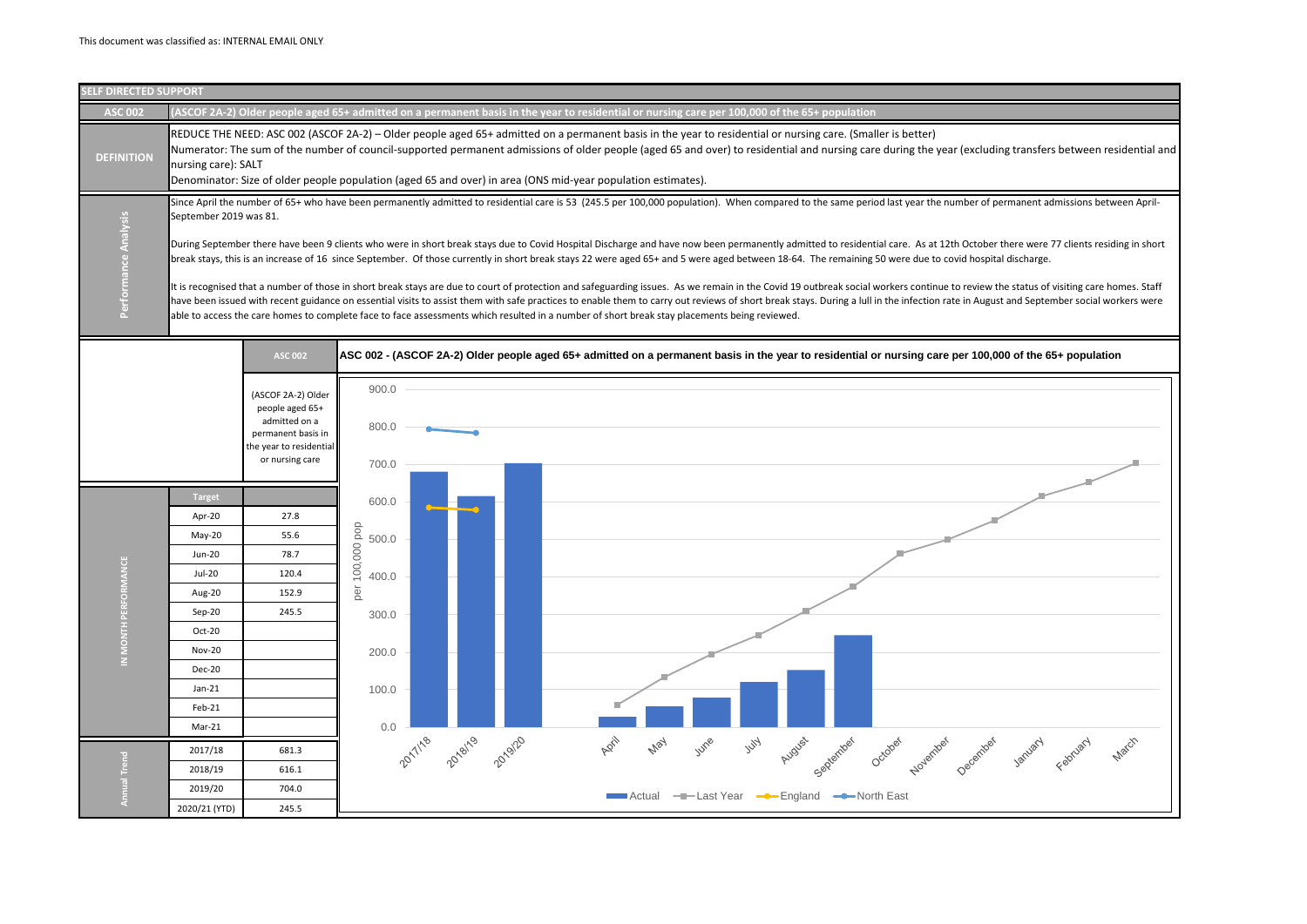### **Breakdown of placements made per month for the past 3 years**

|         | <b>April</b> | May       | June | July | <b>August</b> | September | <b>October</b> | November      | <b>December</b> | January | February | <b>March</b> | <b>Total</b> |
|---------|--------------|-----------|------|------|---------------|-----------|----------------|---------------|-----------------|---------|----------|--------------|--------------|
| 2020/21 | -- -         |           |      |      | ᅩ             | 14        |                |               |                 |         |          |              | ر ر          |
| 2019/20 | --           | ΤO        | ᅩ    | . .  | 14            | 14        | 19             |               | <b>TT</b>       |         |          | -- --        | 152          |
| 2018/19 | . .<br>--    | <u>+4</u> |      | .    | <u>+4</u>     | ر 1       | 1 J<br>∸       | <u>. на с</u> |                 |         |          | TÛ           | 133          |



**ASCOF 2a(2) - Regional breakdown for permanent admissions 65+ - 2018-19 (smaller is better)**

| 574.7  |
|--------|
| 592.6  |
| 598.7  |
| 616.1  |
| 712.8  |
| 717.9  |
| 723.9  |
| 886.5  |
| 920.0  |
| 927.7  |
| 1102.8 |
| 1172.8 |
|        |

| <b>SELF DIRECTED SUPPORT</b> |                                                                                                                                                                                                                                                                                                                                                                                                                                                                                                                            |
|------------------------------|----------------------------------------------------------------------------------------------------------------------------------------------------------------------------------------------------------------------------------------------------------------------------------------------------------------------------------------------------------------------------------------------------------------------------------------------------------------------------------------------------------------------------|
|                              | ASC 002- Older people aged 65+ admitted on a permanent basis in the year to residential or nursing care (per 100,000 of pop)                                                                                                                                                                                                                                                                                                                                                                                               |
| <b>DEFINITION</b>            | <b>REDUCE THE NEED: ASC 002 (ASCOF 2A-2)</b> – Older people aged 65+ admitted on a permanent basis in the year to residential or nursing care.<br>(Smaller is better)<br>Numerator: The sum of the number of council-supported permanent admissions of older people (aged 65 and over) to residential and nursing<br>care during the year (excluding transfers between residential and nursing care): SALT<br>Denominator: Size of older people population (aged 65 and over) in area (ONS mid-year population estimates). |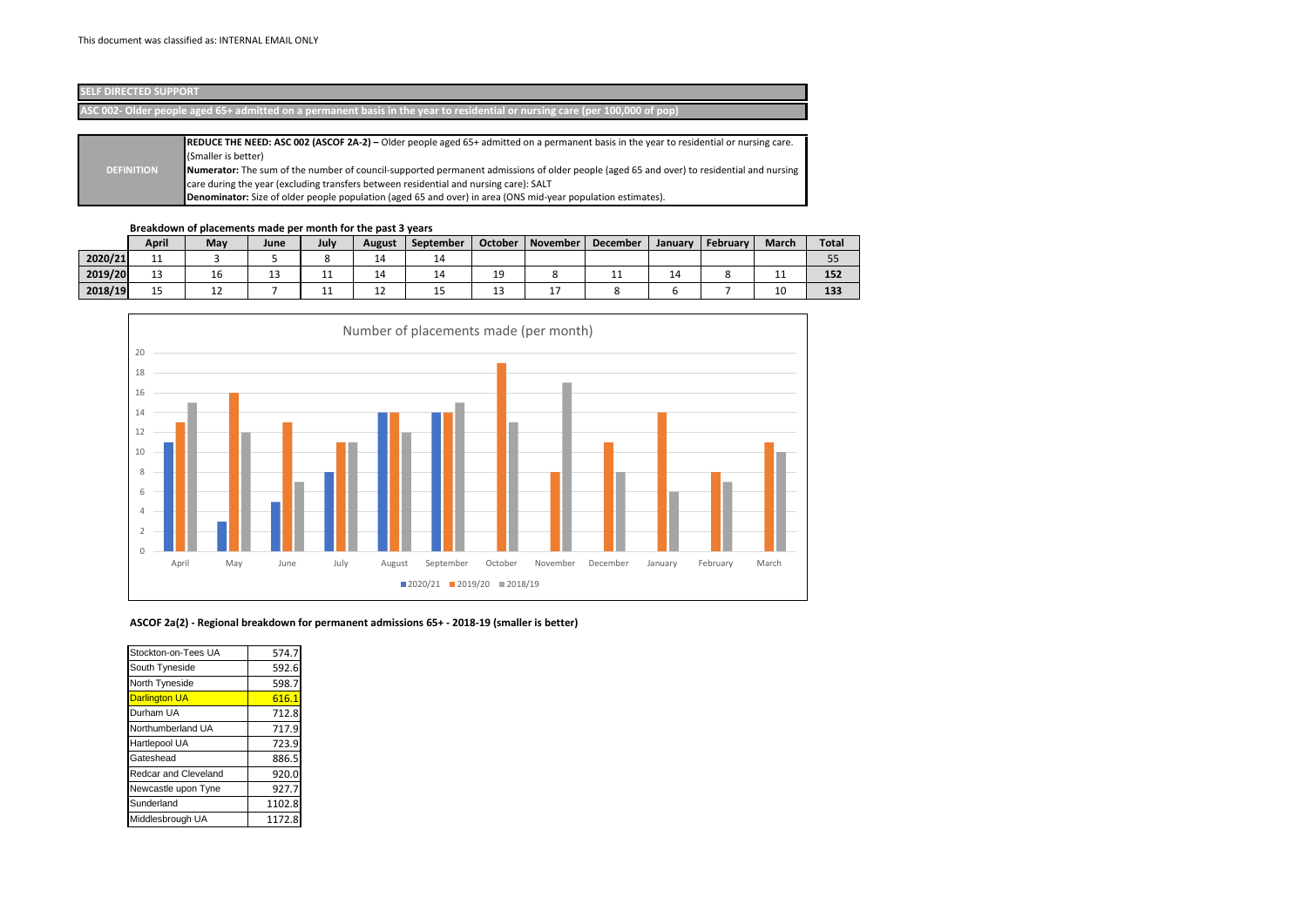### Age Breakdown

| 65-70 | 74.7 <sub>F</sub> | 76-80 | 81-85 | 86-90 | <b>01 QE</b><br>コエーココ | 96-100 | $100+$ |
|-------|-------------------|-------|-------|-------|-----------------------|--------|--------|
|       |                   |       |       | ∸∼    | --                    |        |        |

## Breakdown of Service Type for each placement Breakdown of Service Element for each placement

## Breakdown of Long Term Support Reasons

### Breakdown of service prior to permanent care

| <b>Service Prior to Permanent care</b> | <b>No of clients</b> |
|----------------------------------------|----------------------|
| <b>SBS</b>                             | 24                   |
| Covid Hospital Discharge SBS           | 15                   |
| Straight into residential care         |                      |
| Already in a care home - self funder   |                      |
| Intermediate leading to SBS            | 7                    |
| Intermediate care                      |                      |
| Covid Hospital Discharge FNC           |                      |

he year (excluding transfers between residential and nursing care): SALT





| <b>Service Type</b>               |   | <b>Service Element</b> |         |
|-----------------------------------|---|------------------------|---------|
| <b>Permanent Residential Care</b> | 4 | <b>OP Residential</b>  | ~<br>JL |
| <b>Permanent Nursing Care</b>     |   | <b>EMI Residential</b> | --      |
|                                   |   | <b>IMH Nursing</b>     |         |
|                                   |   | <b>OP Nursing</b>      |         |

| Long Term Support Reason                               |    |
|--------------------------------------------------------|----|
| <b>Physical Support - Personal Care Support</b>        | 32 |
| <b>Support with Memory and Cognition</b>               | 12 |
| <b>Mental Health Support</b>                           |    |
| <b>Physical Support - Access and Mobility Only</b>     |    |
| <b>Learning Disability Support</b>                     |    |
| <b>Sensory Support - Support for Visual Impairment</b> |    |
| Social Support - Support for Social Isolation / Other  |    |

| <b>SELF DIRECTED SUPPORT</b>                                                                                                 |
|------------------------------------------------------------------------------------------------------------------------------|
| ASC 002- Older people aged 65+ admitted on a permanent basis in the year to residential or nursing care (per 100,000 of pop) |

|                   | REDUCE THE NEED: ASC 002 (ASCOF 2A-2) – Older people aged 65+ admitted on a permanent basis in the year to residential or nursing care. (Smaller is better) |
|-------------------|-------------------------------------------------------------------------------------------------------------------------------------------------------------|
|                   | Numerator: The sum of the number of council-supported permanent admissions of older people (aged 65 and over) to residential and nursing care during the y  |
| <b>DEFINITION</b> | Denominator: Size of older people population (aged 65 and over) in area (ONS mid-year population estimates).                                                |
|                   |                                                                                                                                                             |
|                   |                                                                                                                                                             |
|                   |                                                                                                                                                             |

| <b>Service Type</b>               |    |
|-----------------------------------|----|
| <b>Permanent Residential Care</b> | 47 |
| <b>Permanent Nursing Care</b>     |    |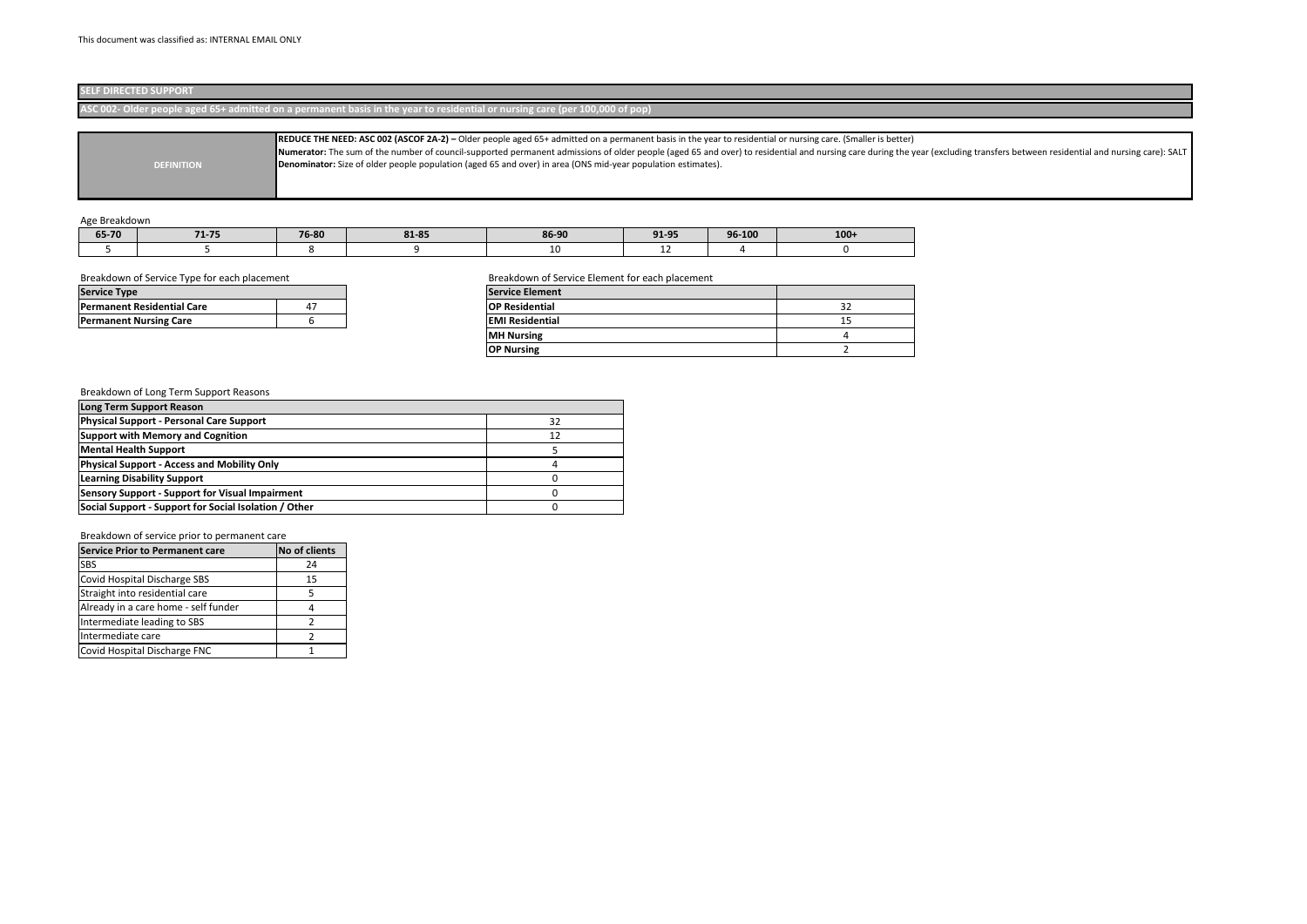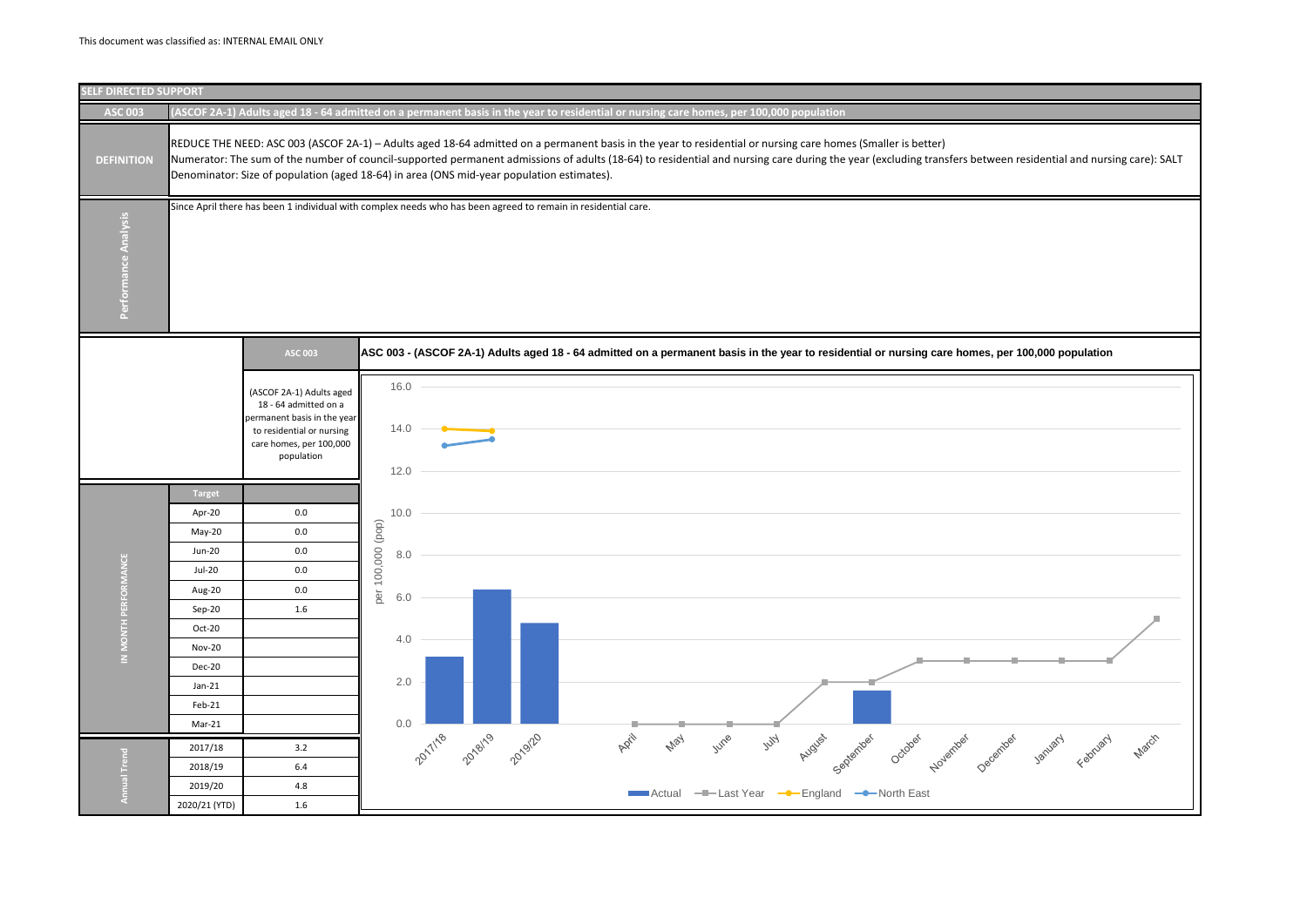| <b>SELF DIRECTED SUPPORT</b> |                                                                                                                                                                                                                                                                                                                                                                                                                                                                                         |
|------------------------------|-----------------------------------------------------------------------------------------------------------------------------------------------------------------------------------------------------------------------------------------------------------------------------------------------------------------------------------------------------------------------------------------------------------------------------------------------------------------------------------------|
|                              | ASC 003 - Adults aged 18-64 admitted on a permanent basis in the year to residential or nursing care homes                                                                                                                                                                                                                                                                                                                                                                              |
| <b>DEFINITION</b>            | <b>REDUCE THE NEED: ASC 003 (ASCOF 2A-1)</b> - Adults aged 18-64 admitted on a permanent basis in the year to residential or nursing care homes (Smaller is<br>better)<br>Numerator: The sum of the number of council-supported permanent admissions of adults (18-64) to residential and nursing care during the year<br>(excluding transfers between residential and nursing care): SALT<br>Denominator: Size of population (aged 18-64) in area (ONS mid-year population estimates). |

## **ASCOF 2a(1) - Regional breakdown for permanent admissions 18-64- 2018-19 (smaller is better)**

| Newcastle upon Tyne  | 5.0  |
|----------------------|------|
| <b>Darlington</b>    | 6.4  |
| South Tyneside       | 6.6  |
| Stockton on Tees     | 7.6  |
| North Tyneside       | 9.2  |
| Northumberland       | 9.8  |
| Durham               | 12.9 |
| Gateshead            | 13.7 |
| Hartlepool           | 19.9 |
| Sunderland           | 21.3 |
| Redcar and Cleveland | 21.6 |
| Middlesbrough        | 43.4 |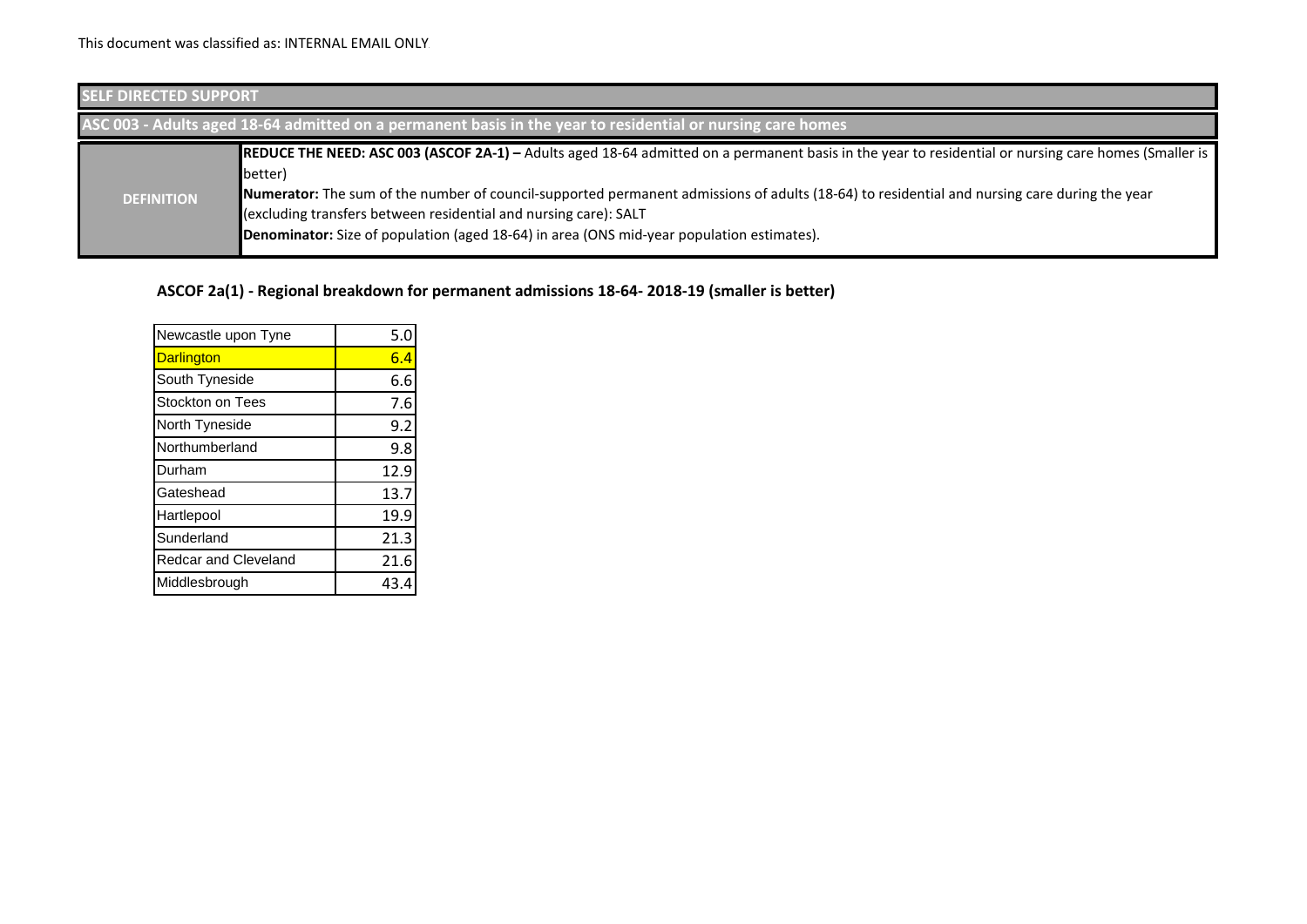

ber of safeguarding concerns was 245 whilst during Quarter 2 the total is 257. 2017/18 2018/19 2019/20 April May June July August September October November December January February March **Last Year** Actual **Company** Last Year 2017/18 2018/19 2019/20 April May June July August September October November December January February March **Last Year** Actual **Company** Last Year

| <b>SELF DIRECTED SUPPORT</b>                                                                                                                                                         |
|--------------------------------------------------------------------------------------------------------------------------------------------------------------------------------------|
| Number of Safeguarding concerns (initial enquiries) started - year to date                                                                                                           |
| Number of Safeguarding concerns (initial enquiries) started - per month                                                                                                              |
| There have been 88 safeguarding initial enquiries started in September 2020. This is more than the same time as last year, 79 in September 2019.                                     |
| During the same period last year the total number of safeguarding concerns for 2019-20 was 521 whilst during this year the figure is is 502. During Quarter 1 2020-21 the total numb |
| During 2019/20 there was an average of 92 initial enquiries started each month, so September 2020 is slightly below last year's average.                                             |
| There is no benchmarking data available for this indicator.                                                                                                                          |
|                                                                                                                                                                                      |
|                                                                                                                                                                                      |